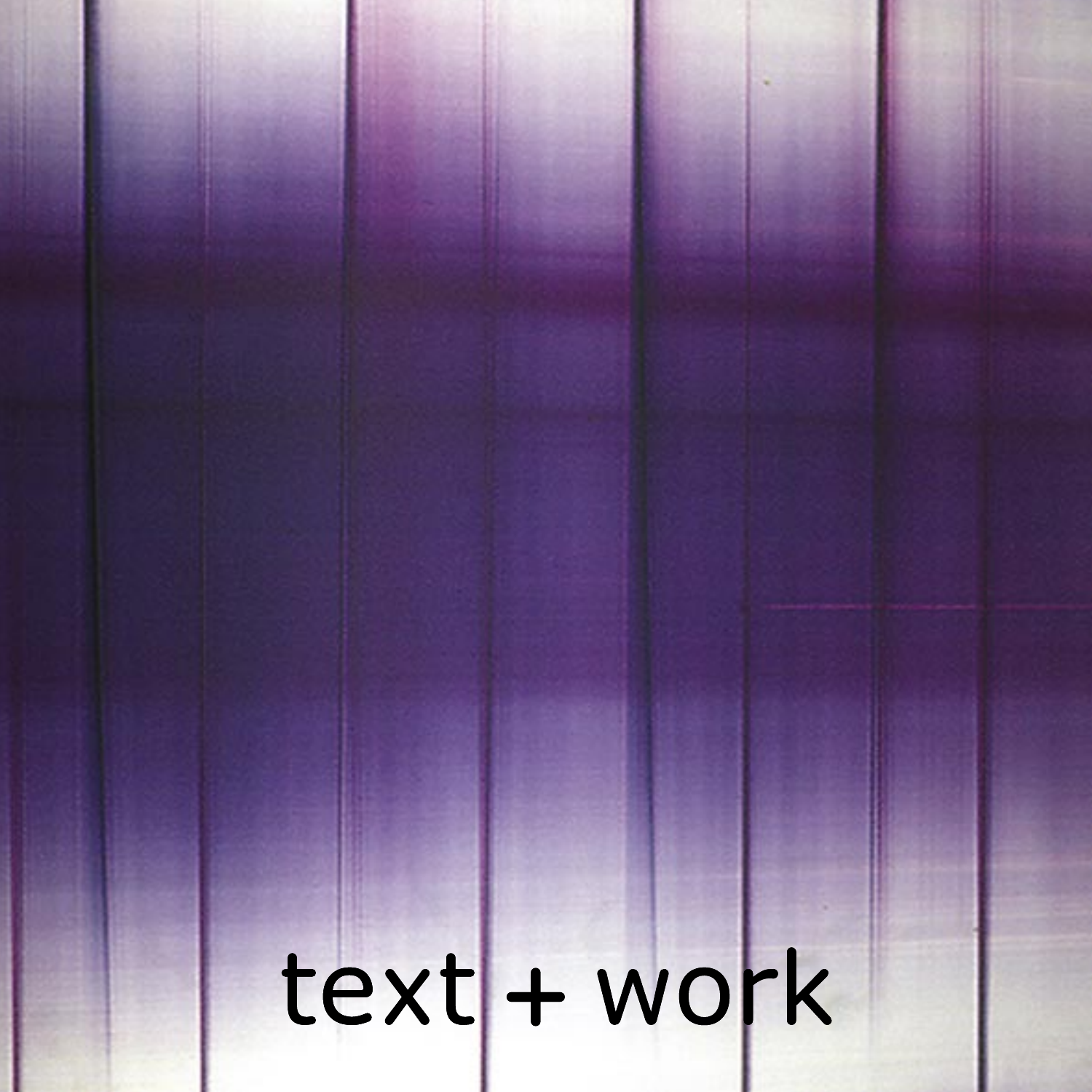## Hanging Garden

James Barron + Eric Butcher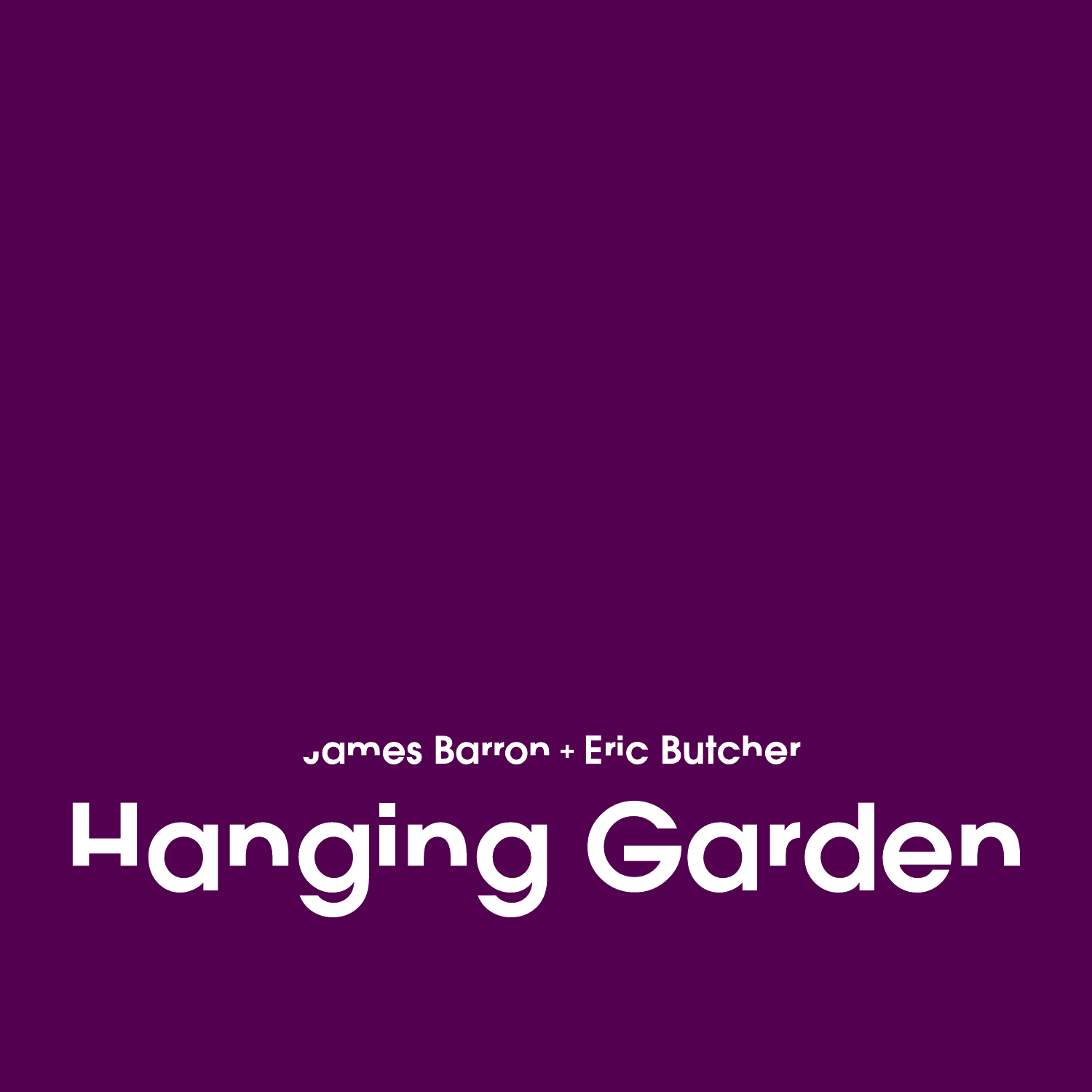James Barron + Eric Butcher Hanging Garden

Spaces; in, out, around (essay title)

The work in this show is an attempt at the selective articulation of the surfaces of aluminium structures through the use of paint and resin. It has been made through a process governed by specific rules. A thin transparent monochrome is spread across the surface of the aluminium and then stripped off, using a blade drawn across the surface. This procedure is then repeated, slowly building up an accumulation of residues.

The outcome is determined largely by the physical characteristics of the support; the imperfections of the metal surface, the burr of its edge; or shifts in the consistency of the paint/resin mix, or the build up along the edge of the blade as it strips the surface bare. Each tiny imperfection is amplified by the process of stripping, leaving a ridge of denser colour to register its presence; a 'register of failure' if you will. The finished piece is an accumulation of what I have learnt about that particular piece of metal through successive applications and subtractions.

In installation the surfaces project dramatically from the wall or floor, the transitions between surfaces being fundamental creative considerations, as important as how the painted surface has been achieved. The space around the painted surface is engaged, incorporating it into the work, creating a physical rather than pictorial presence. Through thin veils of translucent pigment the aluminium reflects light. Consequently the surface responds dynamically to changes in lighting conditions and the movement of the viewer, demanding active interaction.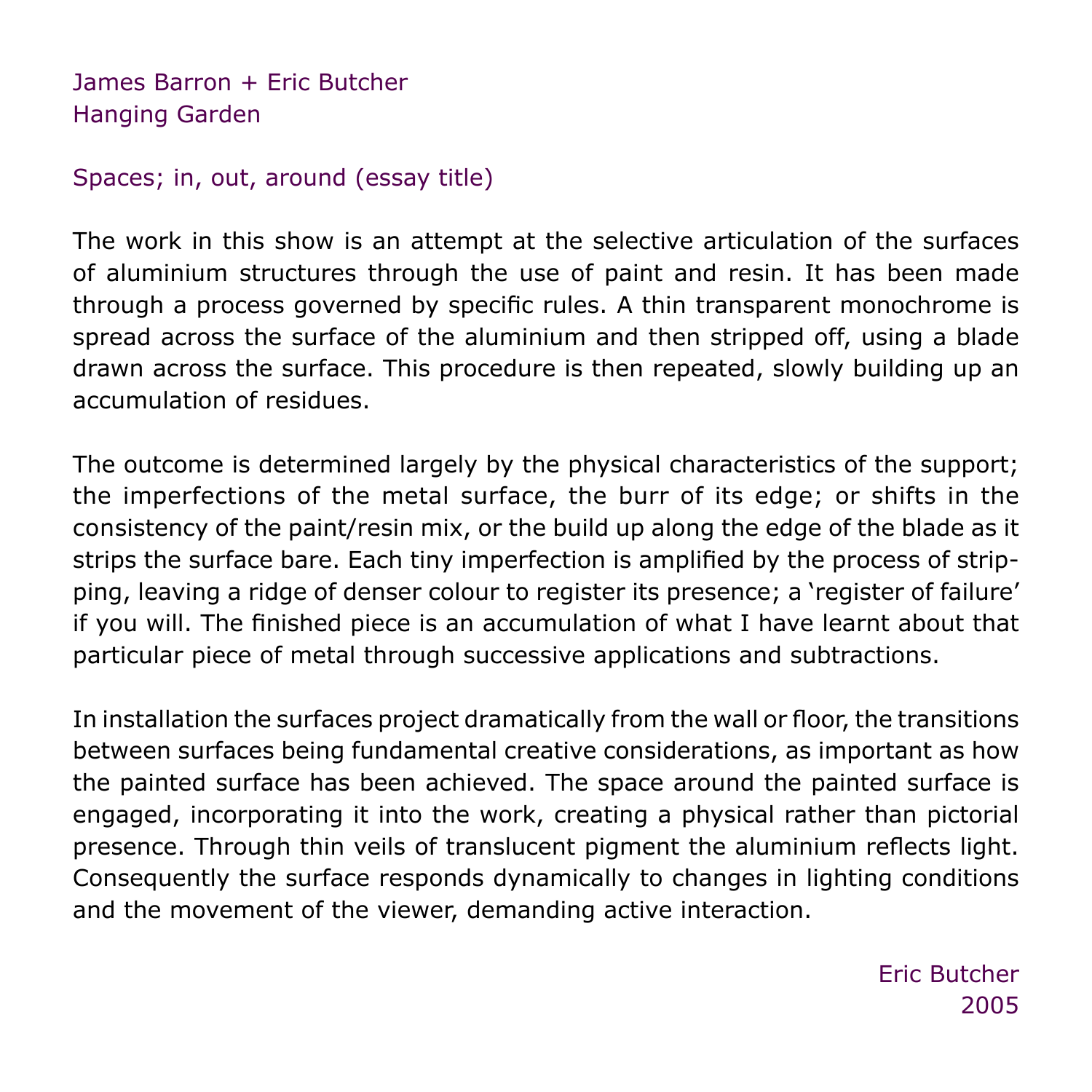### Spaces; in, out, around

And with your work the question of scale quickly surfaces. Large though it may be, monumental, muscular even and in the tradition of sculpture for a purpose, it has something also of the scale of jewellery with its painterliness and attention to detail. There is the detail of the support, rugged and necessary. There is the detail for the eye. Colour bands and tensions to draw in, seduce. This detail, the singular, is offset by the size and presence, the weight, of the pieces inhabiting the space, the room. Taut and flexing their muscle the pieces cling to, clamber over or cover like vine the walls. Some are as heavy as they look. Some appear heavier than in reality they are. And the painted surface flickers, mirrors and smiles enigmatically. We, the viewer, enter the space where fable and the forensic, the scientific, the fact collide and contrast.

#### text+work

The challenge of the radically physical remains. We are, as a species, determined to push the boundaries: onwards, outwards, up. This is our destiny, our necessity.

Sometimes we find consolation in the near.

And we talk. Or we make. We have a conversation so that we may hear ourselves more clearly.

This text is the result of just such a conversation. A long, slow conversation between two people leading very different, separate lives; a conversation between two practices, with long intervals of silence, absence. The world going on outside. It has been an interesting journey and has thrown up many possibilities.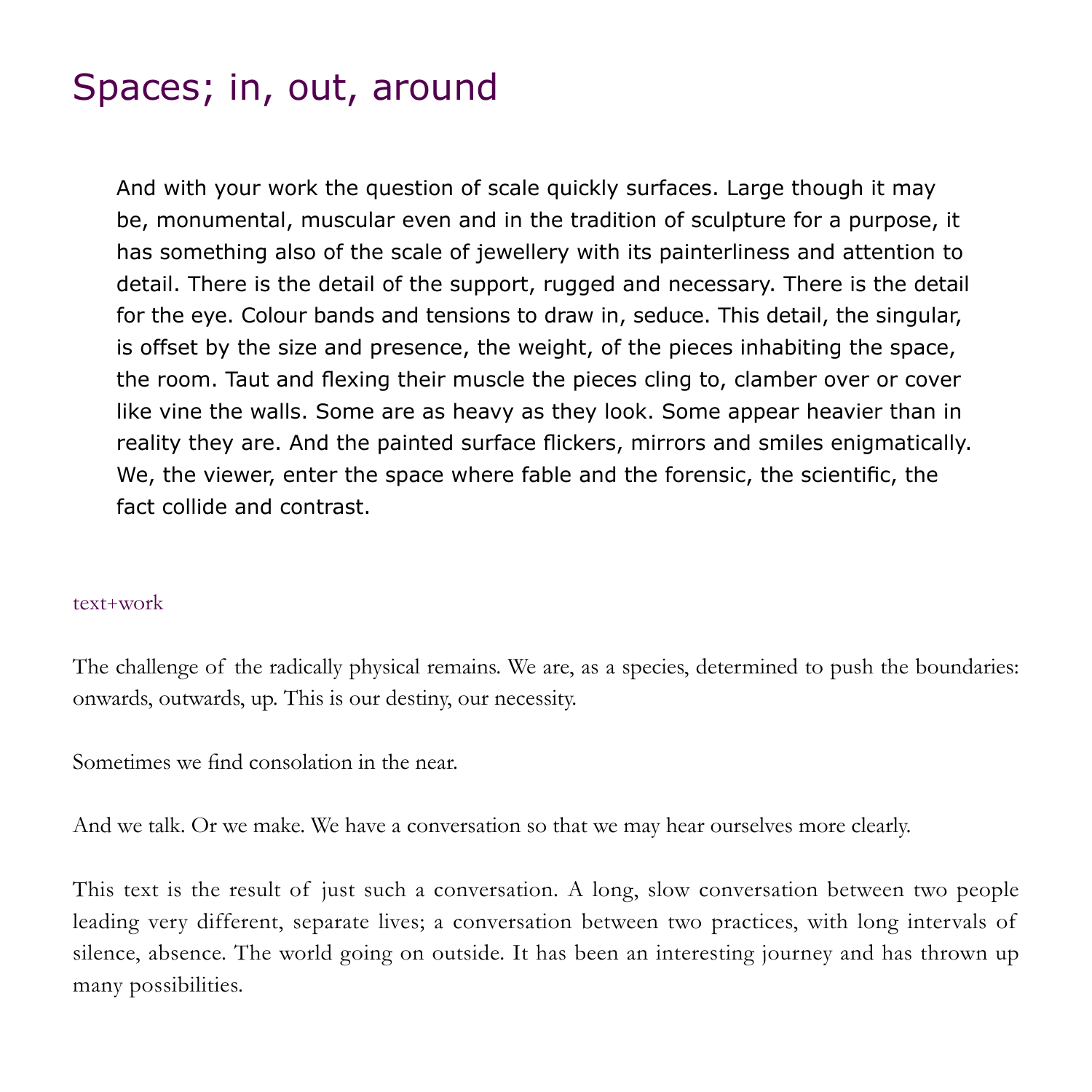#### **Travelling**

The journey, or journeys taking place at the same time, and over different times and in different ways across different lands, so that we can understand each other, so that we can find, in our individual experience, a common language.

A language we can inhabit, and share, that we can enter and leave as easily as one might change a suit, so that we can see from the other side of the field.

The journey, or journeys, taking place in real time also become metaphors for another kind of existence: in being simplified, they take on the quality of a fairy tale. When we look back on the past, we find the complexity of living has vanished.

There is no sense in asking, how is this journey to be made? We set off from different points and cross different regions, enter and leave different zones to arrive at separate destinations at different times of the day. If there is to be a common resolution, perhaps it should be found in the interpretation by a singer of a poet's song.

And with your series of small paintings a particular rhythm appears. Within themselves and towards the space around. A resonance, harmony, from one to the next and back and forward in not quite repetition [a chorus] reiterates something never quite achieved. This force of improvisation leads into a world whose pitch can be heard in work of this scale.

We travel in a desert. Certain words attract us and inspire; they seem to describe us intimately. Others seek to define us or define what is our reality.

Because we have the power of language and must fill the available space, we must be precise. Our poetry consists of the elegance and wit we bring to the table. We take space, we occupy; we define ourselves within space. Sometimes the form this takes may be two-dimensional, in the manner of a drawing.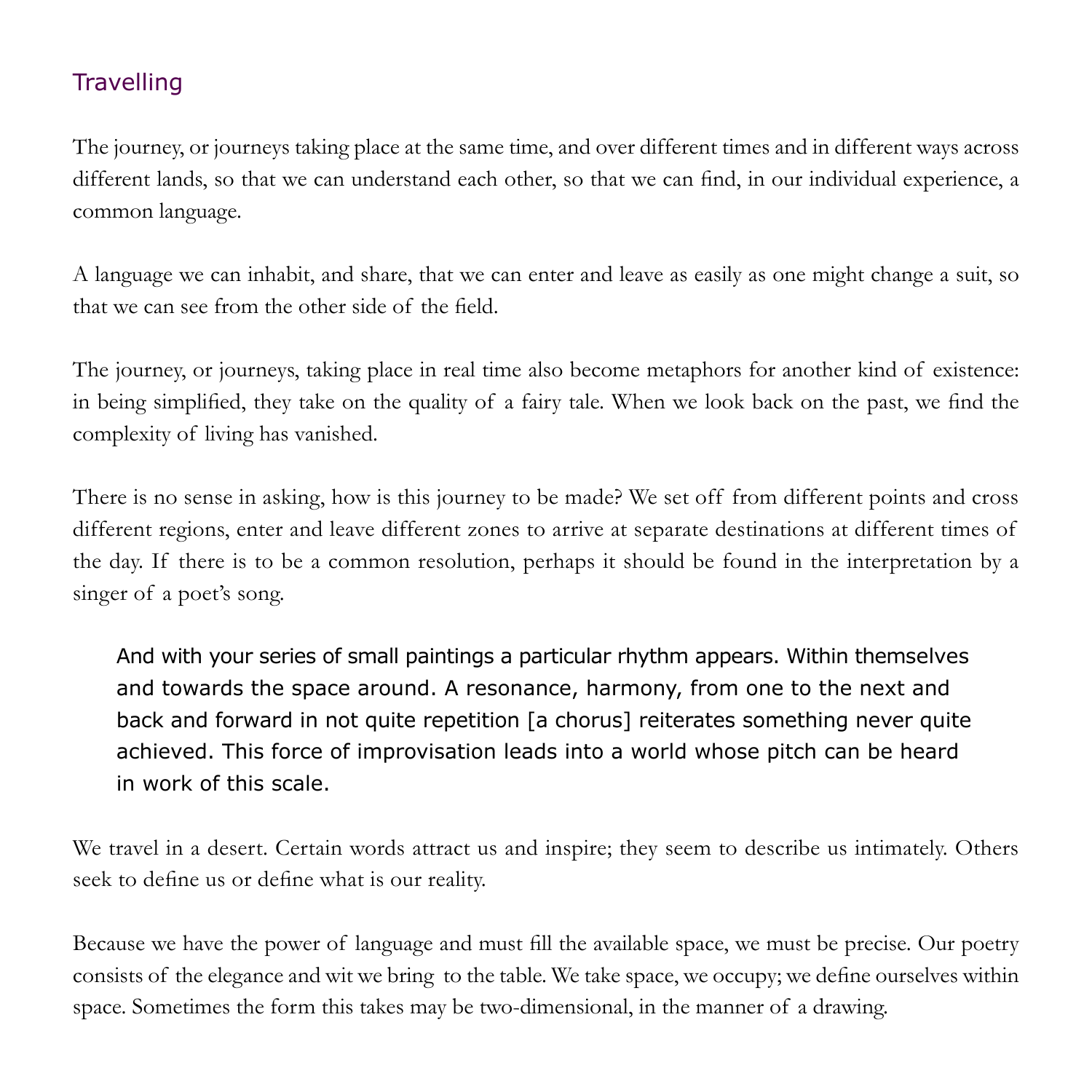My aunt once said: I have no desire to return to Spain. I knew it when travelling in an open car with Uncle Geoffrey from village to village, all the way from Perpignan to Marbella, in those days a tiny, sleepy fishing village, at most. It was just after the war. 1947, or 1949 I think.

And sometimes the form this takes is that of a reading. The kind of statement that makes you sit up and think.

(Eric) I'm extremely frightened of heights. Some years ago, when I lived in Germany, I agreed to go mountain climbing with some friends. I was struck at the time that I had no idea whatsoever how I would respond to the physical trauma of being high up on a mountainside. I might just get used to it and be okay, or I might get vertigo proper and faint or something, or I might just get ten metres up and freeze (and they'd have to call the fire brigade with a rather short ladder to come and prise my fingers off the rock face). Whatever the result, that is the sort of experience which provides a better understanding of oneself. But it's also an opportunity to create something out of that, to change, to develop something new out of the raw materials which nature has given us in our characters.

I think style in art is rather like style in life, a function of how one responds to something when fundamentally challenged. It's not something one can put on and take off like an overcoat. It's not something one can choose. When an impasse is reached, in art as in life, what does one do? How does one behave? How one goes about dealing with that challenge and the result is what constitutes style. That in turn becomes absorbed into one's established operating procedures and one's whole modus operandi evolves in this manner. It is a function of one's character rather than a superficial affectation.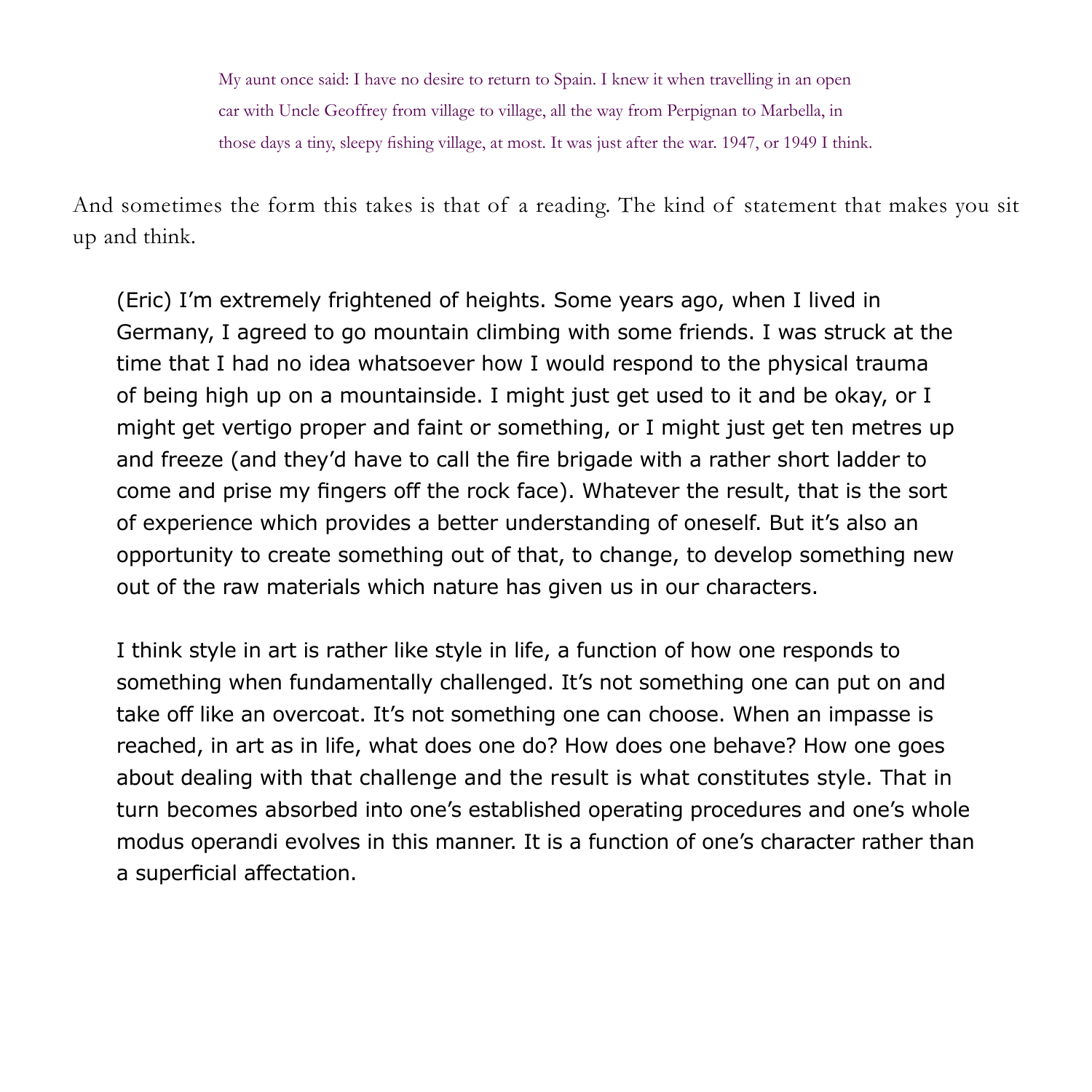#### The space where we meet

It is an odd sort of space; its oddness more apparent as one moves around, lingers there. Odd because there is no well-defined perimeter where it begins, ends and touches another space. This space is porous. I am told it was originally a tarpaulin warehouse, a working, functioning space. Today, I feel as if it is a place of transit: an open reception area from which an exhibition space has been claimed. The flow of people through the building has been channelled to one side, along the edge in what has become a corridor, a throughway. The passage of people is not only visible but also audible. Because the walls, massive freestanding pillars of wood, run the height of two floors, the movement is not only horizontal but also vertical. And because the corridor is in constant use the background is also foreground. Doors pushed open and swinging shut create a basic backbeat that falls with rhythmic insistence. This combination defines the space. A sense of emptiness is mirrored and compounded by the presence of sliding glass doors at one end of the gallery that open onto a small courtyard that itself does not lead anywhere in particular. How can such a space be occupied? When the edges are blurred, when standing there is like standing on a street corner.

> Travelling across the land, he became aware of the way in which history, and human life, was stamped into – impressed upon – the landscape. The hills and the valleys, the woods and fields, farms and villages, and the towns and cities were so many layers of life, of thought, that had accumulated before him and as he sped through all this he reflected upon the accident of birth that had offered him the chance to see it all as spectator rather than actor.

How to render the space habitable so that it becomes a place to visit, so that others may enter it with desire, a feeling of well-being or joy, happiness even.

(Eric) It's more of a problem-solving attitude. How to make the surfaces function as objects within the space? How to lead the viewer through the space by setting up a series of formal relationships, 'encounters' which the viewer must negotiate? It's spatial composition, the same considerations apply as when thinking about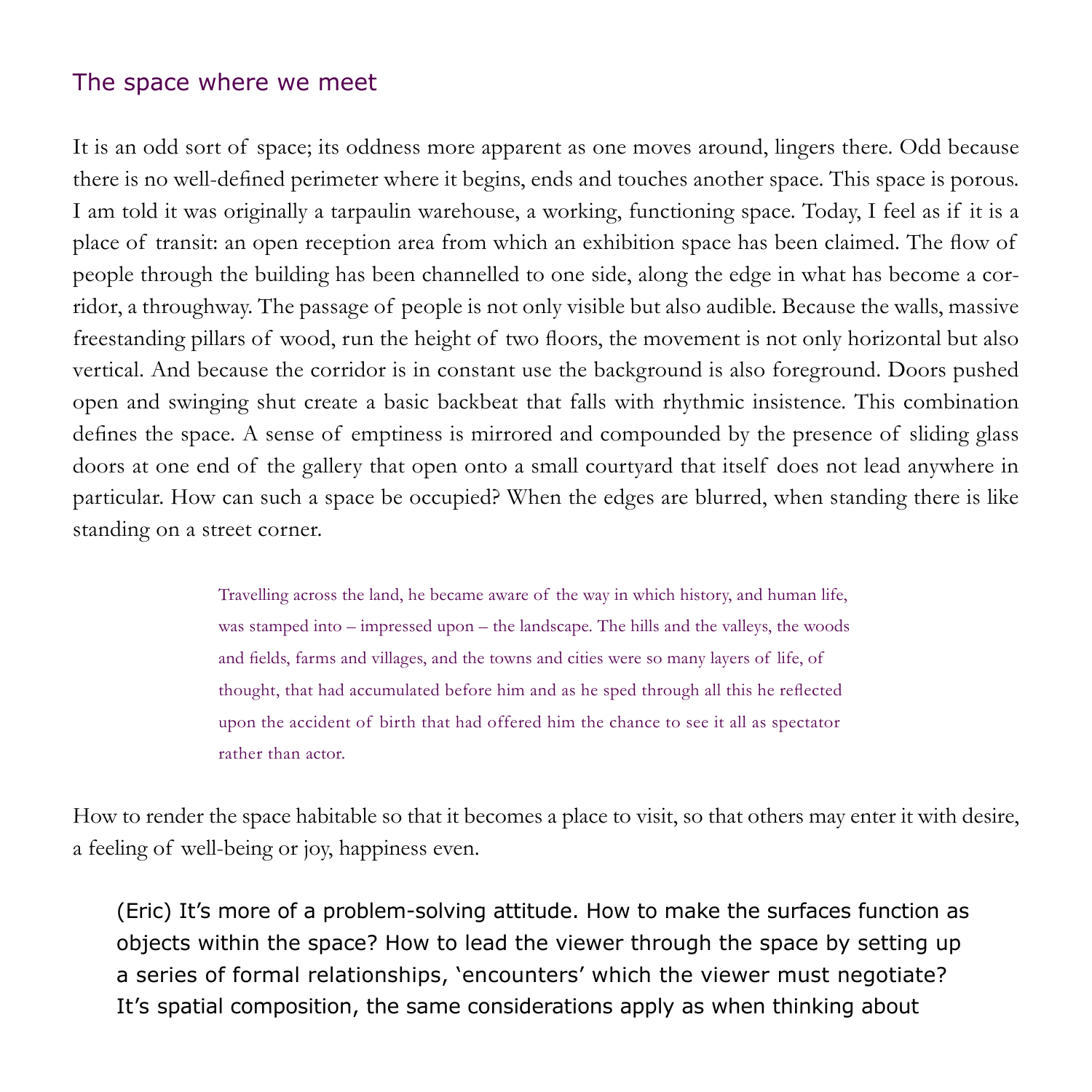how to structure a painting: balance, contrast, the setting up of tensions, framing devises, leading the viewer's eye, and so on. The only difference is the inclusion of the third dimension in a more extreme or dramatic manner than is usual.

In the shadow of the Pyrenees, looking for just such a place it has very quickly become apparent that most old dwellings have been constructed within very specific limits, with well-defined purpose and particular materials, the latter reflecting the resources available locally, the former the position of the occupants. It also has become apparent that almost every space is adaptable and can be transformed. And why, when the old no longer fits or can be reinvented, let's throw up something new, here, in the midst of the old where it belongs.

A space: where it is possible to enter, stay for some time, and go without having to leave any kind of impression. Where the thought that it is necessary to leave an impression does not occur.

> There is no dawn chorus here now, simply a wall of sound from first light until past dusk. A dense song that shifts key, melodies criss-crossing, beats interrupting and unfolding like a jazz big band, until, as the light fades, the frogs start up in their own world, and the dizzy flight of the swallows in and out of the house is replaced by the silent swerving, looping paths of the bats.

The dwelling place asks for some kind of [continual] attention to detail – commitment. It is a living, breathing container and when we enter we may ask ourselves: Can we draw breath here and be relaxed, without emotion? Can we can find a part of ourselves, or express something of our nature that we did not know existed?

(Eric) One of my central preoccupations, particularly in the larger scale more spatially intrusive pieces, is to make clear the nature and dynamic of an architectural space, clarifying, elucidating, but at the same time modifying the space. A painted surface, for example, which passes through a wall, from one room into the next, unites the spaces in the mind of the viewer, allowing them to see beyond what is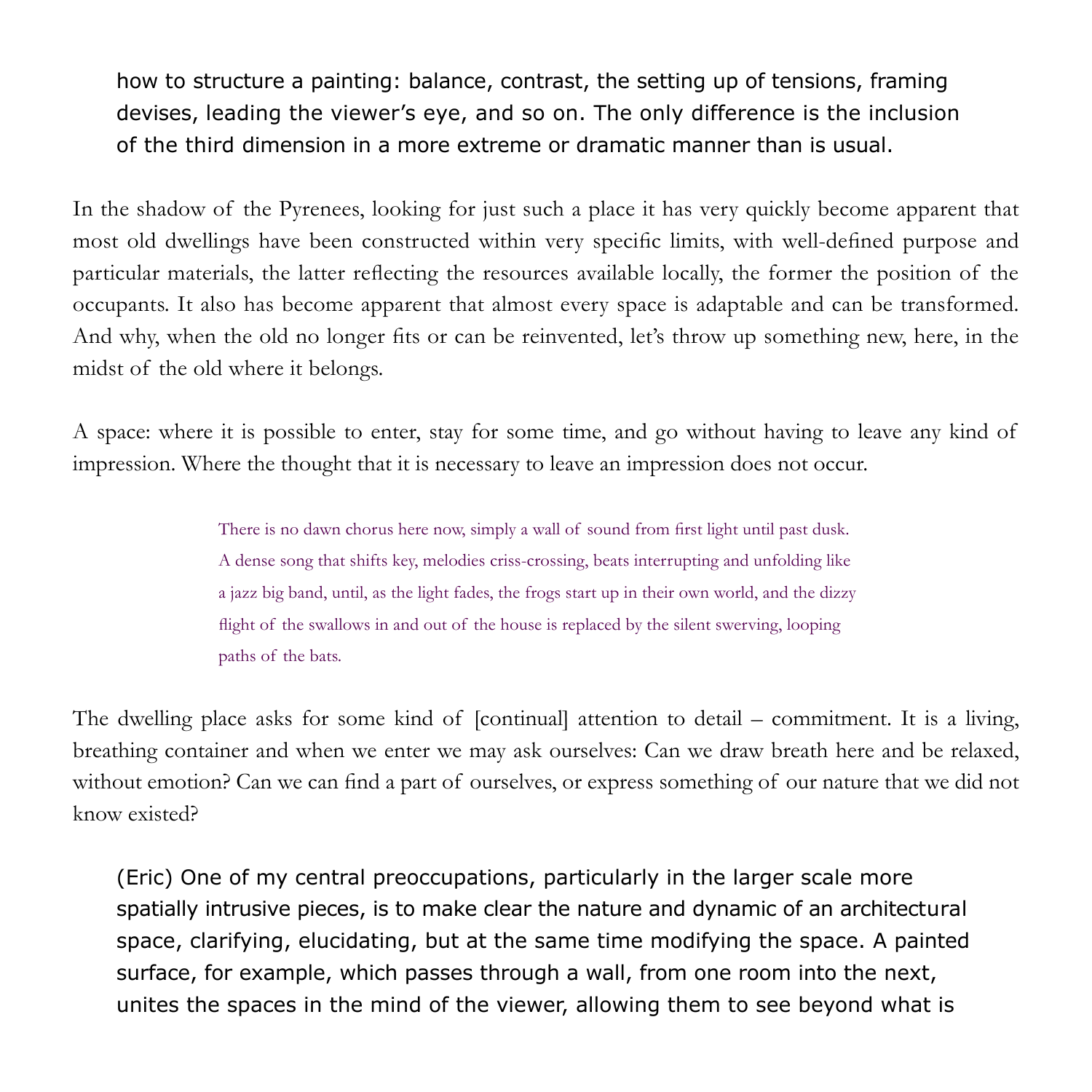present. It also focuses one's attention on the relationship between surface, object and spatial environment.

And if a wall is falling down, how do we compensate? I am thinking here about borders, boundaries, edges of particular spaces – I could also be thinking of elements filling or occupying space. About making work.

(Eric) I came to realise that the subject matter in my earlier work was merely an excuse. At the time I lived by the sea and used to go for long walks along the beach, rekindling a childhood fascination with the ways in which nature weathers and erodes objects. Not just objects, but processes. The way sand and shingle, for example, are endlessly shifted and reconfigured by the elements, successive layers are built up and deposits left and so on. You know the sort of thing - the processes of nature.

I began to look at them more closely. Eventually these processes started to affect the way I behaved in the studio, slowly creeping into how I manipulated the paint. Indeed to such an extent that they began to take the form of an end in themselves rather than a means to an end. I was attempting not to illustrate their effects but emulate the actual processes, to act like nature.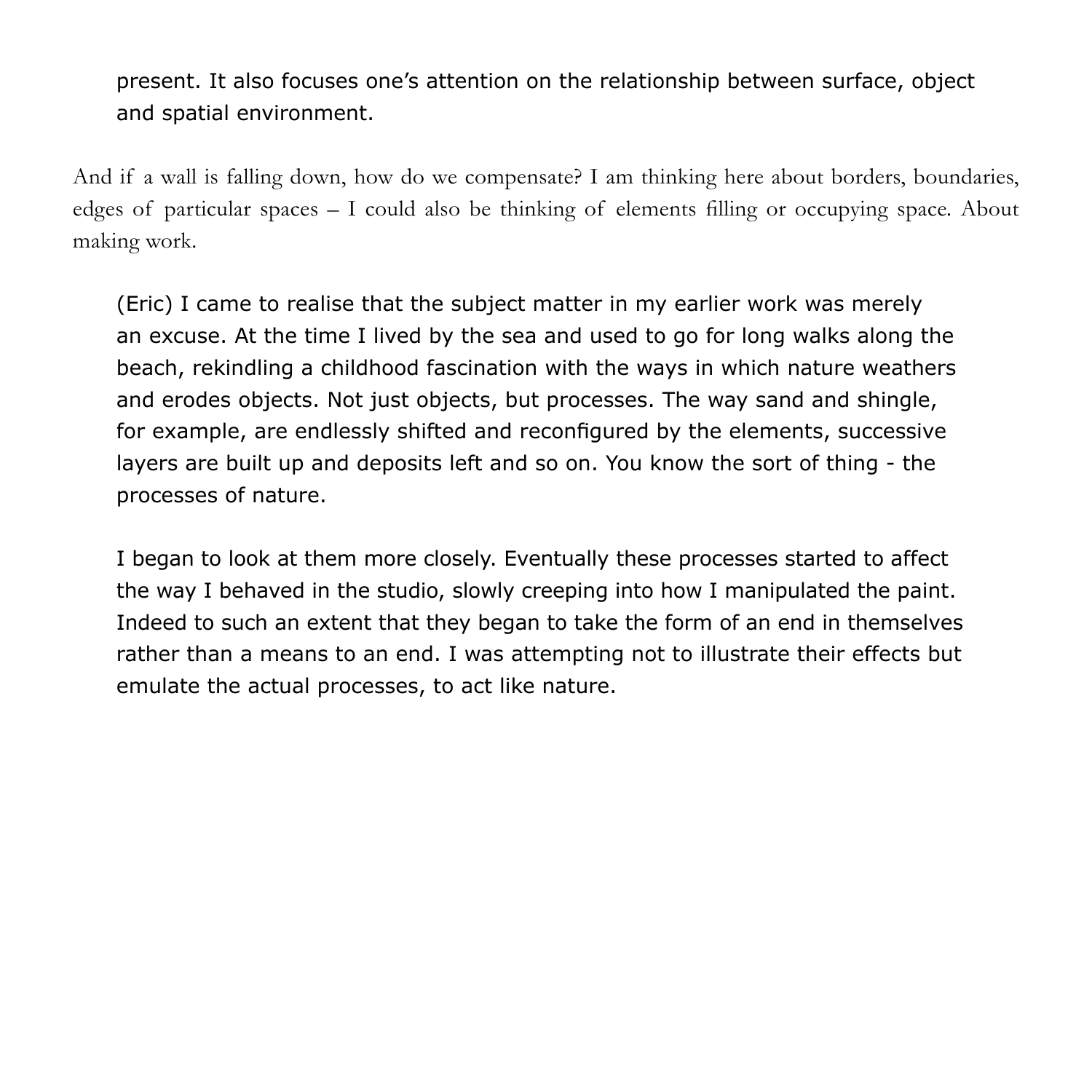#### Let's look at this in terms of practice

#### The empty space

Here we are considering the potential. We begin to conceive of the work to be made or consider the work in progress, now work that will be shaped by space, and that will also inhabit that space.

#### The studio

Here things happen, materials and objects are laid out neatly, precisely. The studio is not large, nor is it small, its size increased by the orderliness of the contents. A former pottery at the end of the garden. Light fills the room from skylights that extend across the ceiling. In one corner, near the entrance, scrapers, tools, brushes and paints and pigments are aligned in order by size or colour. If it is difficult to move about the floor because so many works in progress lie or are propped at various stages of completion, the visitor is quickly disabused of any sense of chaos because there is space enough to address each work in turn. Here work is initiated, drawings laying down the outline and structure; and here the work is developed through a series of increasingly delicate acts that emphasise the value of repetition with their precision and clarity; acts that make concrete the voice that has all the while been maturing. Until all that is needed is the context.

#### The exhibition

Here there is the transition from the inner to the outer; the mass to the articulate. With the installation of the work in a space where the viewer [the other] is invited, the practice enters the world. And that democratically: the work plays with the space, existing alongside the viewer. A dialogue is created.

(Eric) Ritual plays an important role in my approach. Part of that is merely about the daily practice of painting, (or anything else for that matter). The need to impose order on an otherwise chaotic activity. There is also the idea of habituation as a means of attainment, i.e. whereby a facility is achieved through an action becoming instinctive, unconscious. (I'm afraid I'm with Hume in considering the human intellect to be a weak and unreliable faculty when compared with the power of the instincts.) Hence there is an element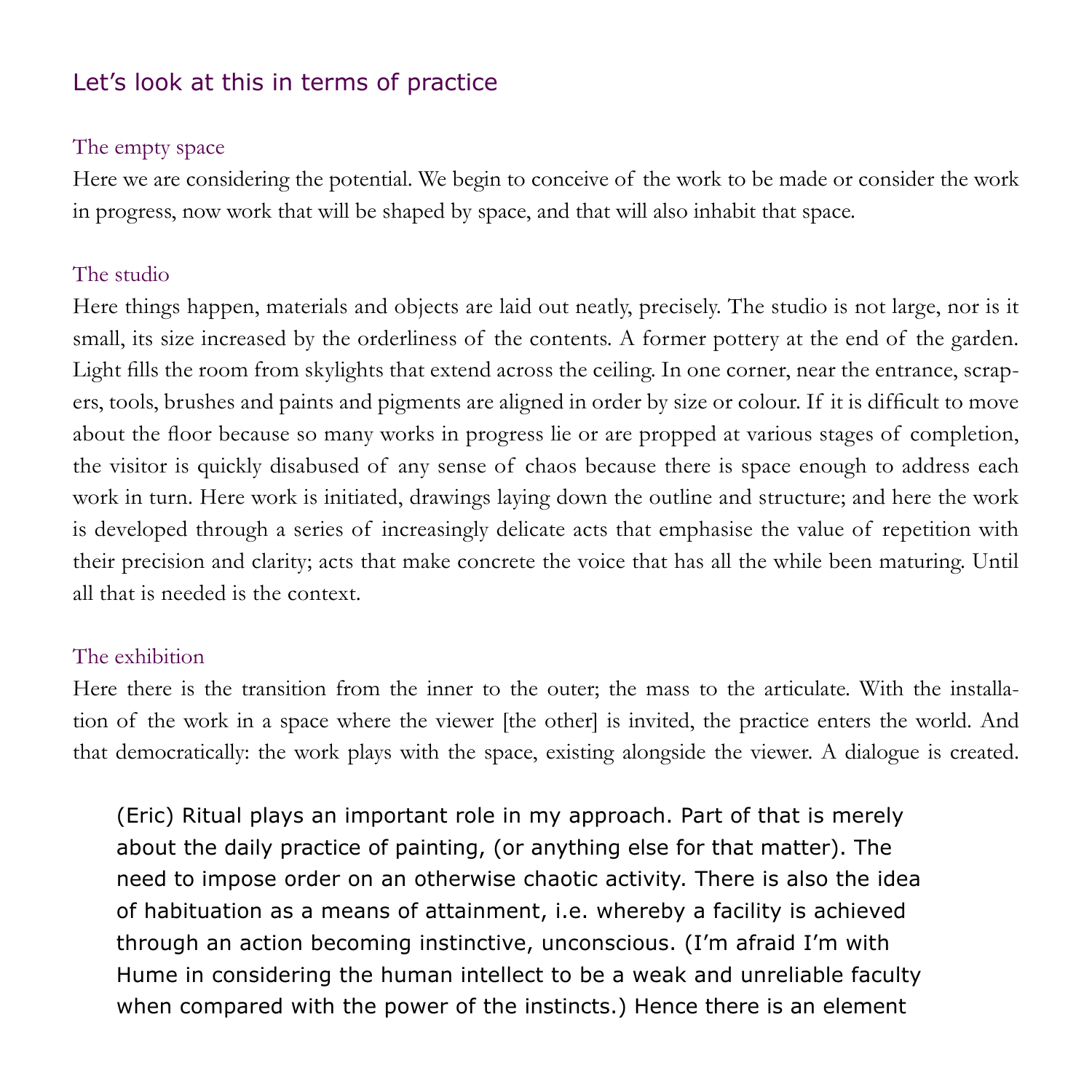of performance in the elaboration of a surface. It's a record, of successive interactions - an almost identical path trodden on countless revisitings.

If anything ritual is a private affair, and if the aim, partly, is attainment, in the practice - the habituation - then there is also the recognition (and sense of relief) that nothing will ever be the same again and that we are neither looking forward to an ideal, nor back to a perfect state but living in the here and now.

> When the mountains are present they are across the road, clear, physically part of our world. When they are absent, as today, it is as if they were never there. They are unimaginable. And when they are present, snow-capped or not, they are not simply a backdrop even, they climb in through the window and sit down with us.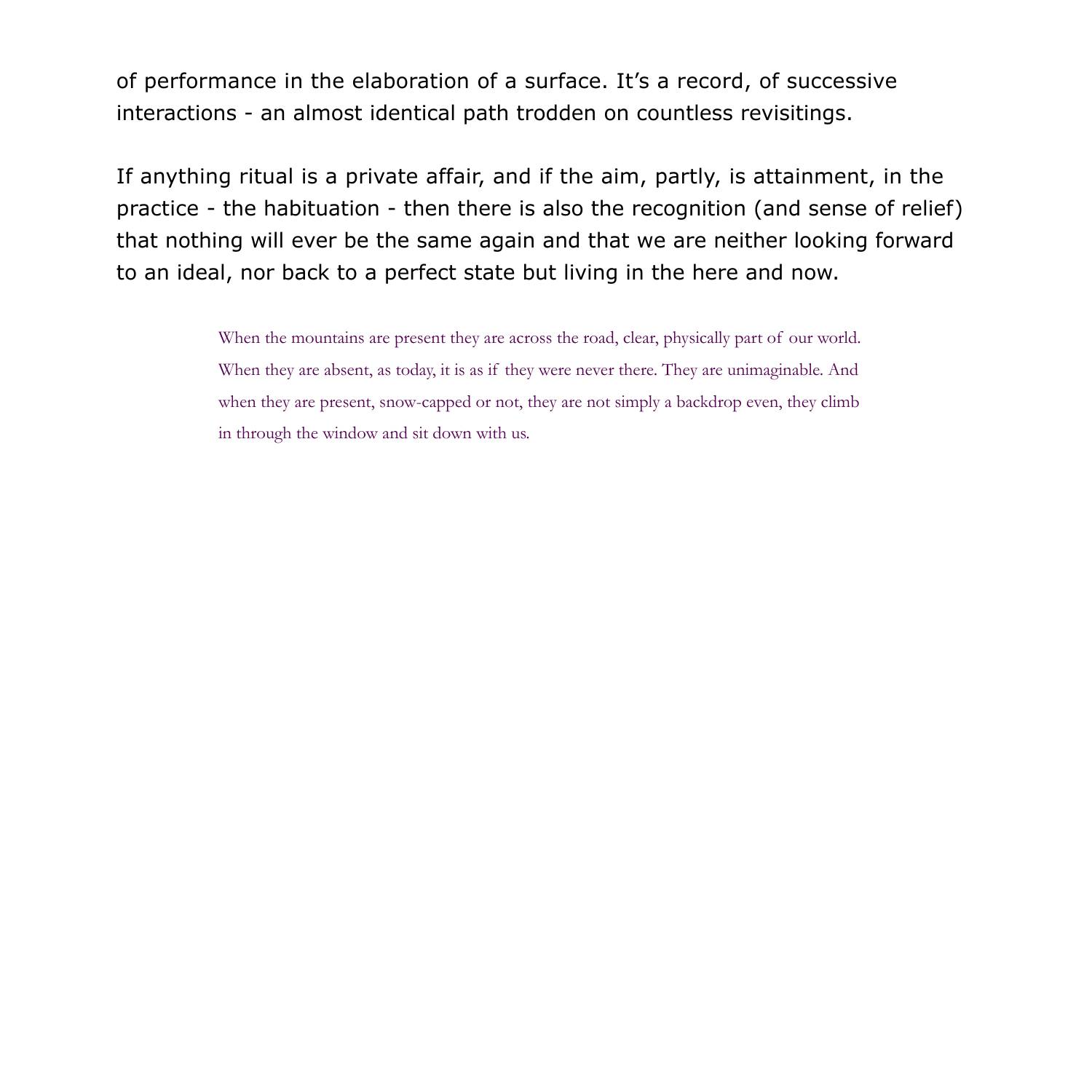#### Postscript

(Eric) Regarding colour: could you fill that out a bit? I'm not exactly sure what you are asking me. I think it's an important area, which we haven't covered though, so let's pursue it.

(James) Colour, yes, perhaps we can look at Judd, since he is somebody who interests us both. At one point he talks about colour and the history of art – colour as the knowledge of that history. I am thinking now of something he wrote: "The last real picture of real objects in a real world was painted by Courbet. After that no one was sure about the real world, so that when it came to keeping a color or an undescriptive shape at the cost of accurate representation, the latter lost."  $1$ 

I am reminded of an incident when visiting the Musée D'Orsay not so long ago. There was a temporary exhibition and the queues were stretching back and around the entrance hall where hung several huge paintings by Courbet, and also L'Origine du monde, but no one was paying them any attention. In fact, all those in line could have stepped from one of Courbet's huge canvases, so self-absorbed were they, waiting.

(Eric) Colour and the history of art, yes. It is, of course, possible for art to mediate one's perception of colour in life (life imitating art), or at least the perception of reality being mediated by art. This isn't confined to colour. Some works of art are so specific that they relate only to themselves and one subsequently experiences an emotional state mediated by the work of art – an inversion of the normal causal relationship.

But to return to Judd, whose use of colour was remarkable. Particularly the work he did in the mid 60s/early 70s. It was most effective, for me, when he used colour as a transparent lacquer. That way he was able to exploit the surface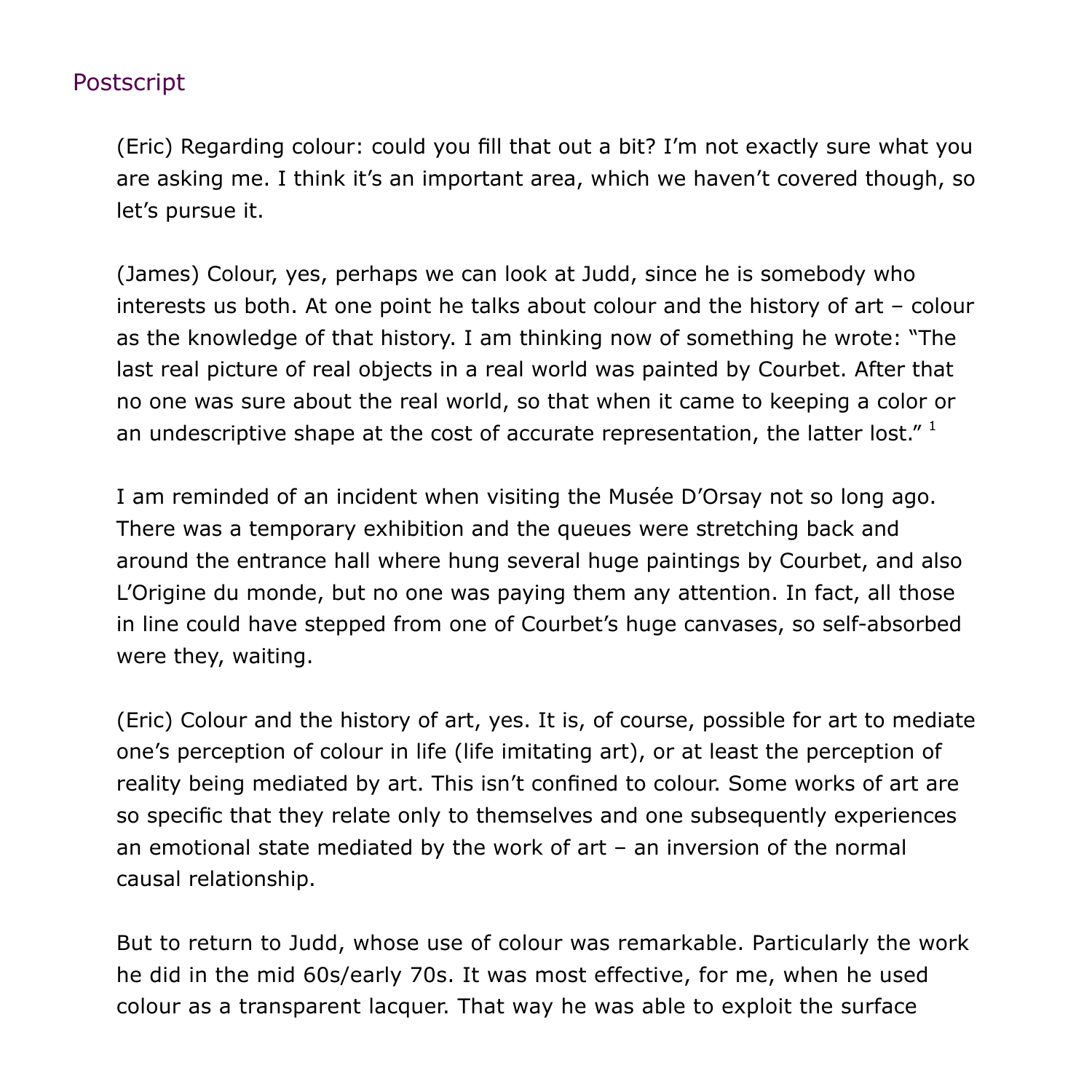structure of the materials he was using – aluminium, anodised or brushed, galvanised or stainless steel – offsetting them in some cases against their inherent colours.

Similarly, colour, for me, is driven by material considerations. It's about facilitating and modifying the light reflected off the aluminium surface of my structure. In principle it's like a watercolour technique – I use pure, intense pigments and employ the reflective quality of the support to create the 'light' in the painting.

I have always used a restricted palette and added or subtracted colours from that palette gradually and tentatively. In this way the colours I use have slowly evolved over a long period of time. Michael Porter once said he thought my work proceeded in careful, incremental steps, like an argument. I like that analogy.

(James) Yes, a restricted palette is compelling in that it helps to focus the mind and consolidate ones knowledge. Colour enables us to remember. And in a world of forgetting how one uses colour matters.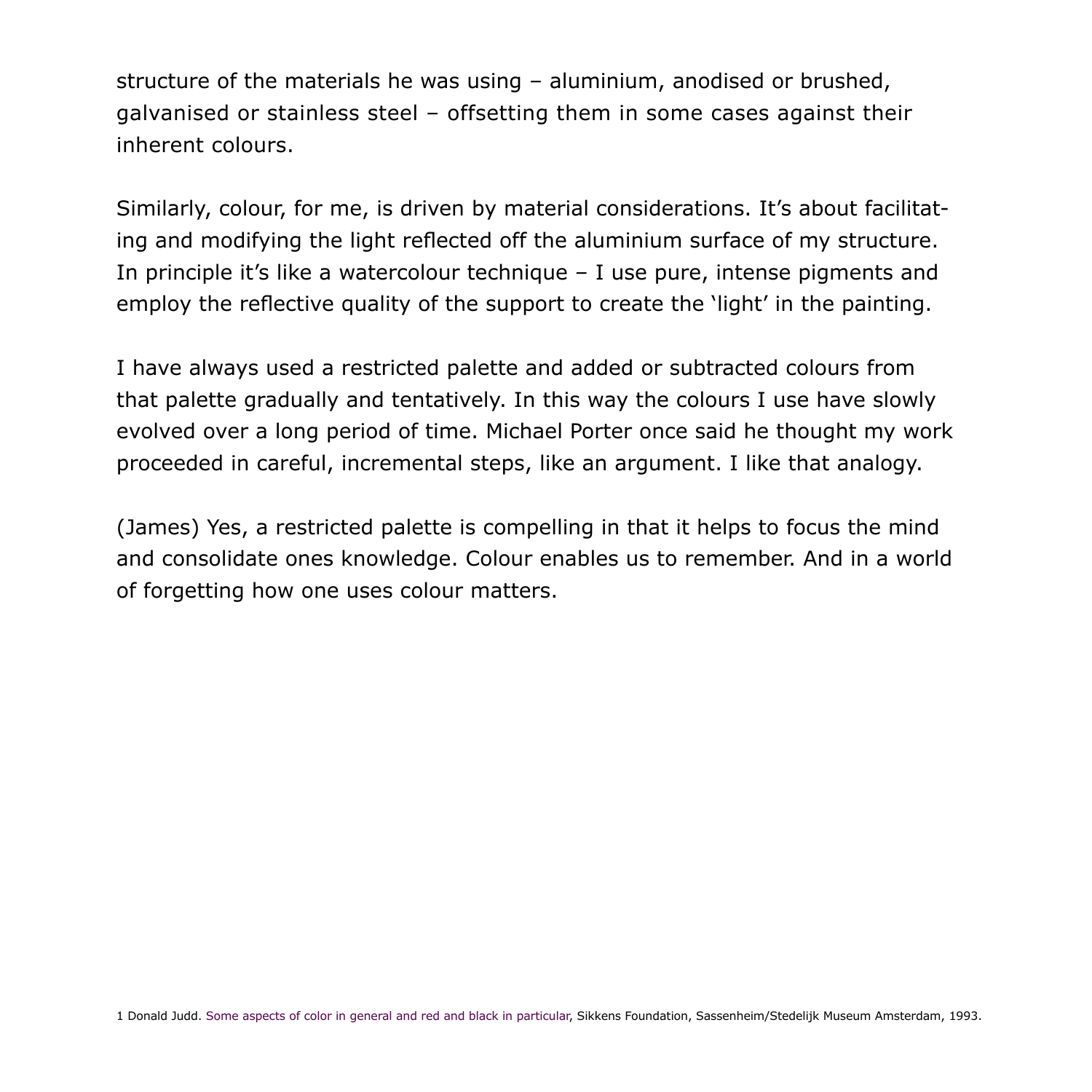James Barron Artist + Writer

James Barron was born in Guildford in 1950. He has lived in London, Milan and Norwich – where he studied painting – and London again. He now lives in France.

Over the years his practice has developed from the idea of painting as object. He has worked with the analogy of music and its rhythms as a metaphor for time and distance. More recently, he has focused primarily on colour and its particular properties, especially in terms of frequencies and qualities of experience.

In the past, his work has been selected for the Oriel Mostyn Open, Kettle's Yard Open and the Rheinland-Pfalz Open in Germany. It also has been exhibited in Norwich and London on several occasions.

Writing projects include Gaps (catalogue essay 2000), 'SubwaySpecial - A Democratic Platform' (editorial work and catalogue essays 2001) and an ongoing series of small-scale publications presenting the work of other artists and writers.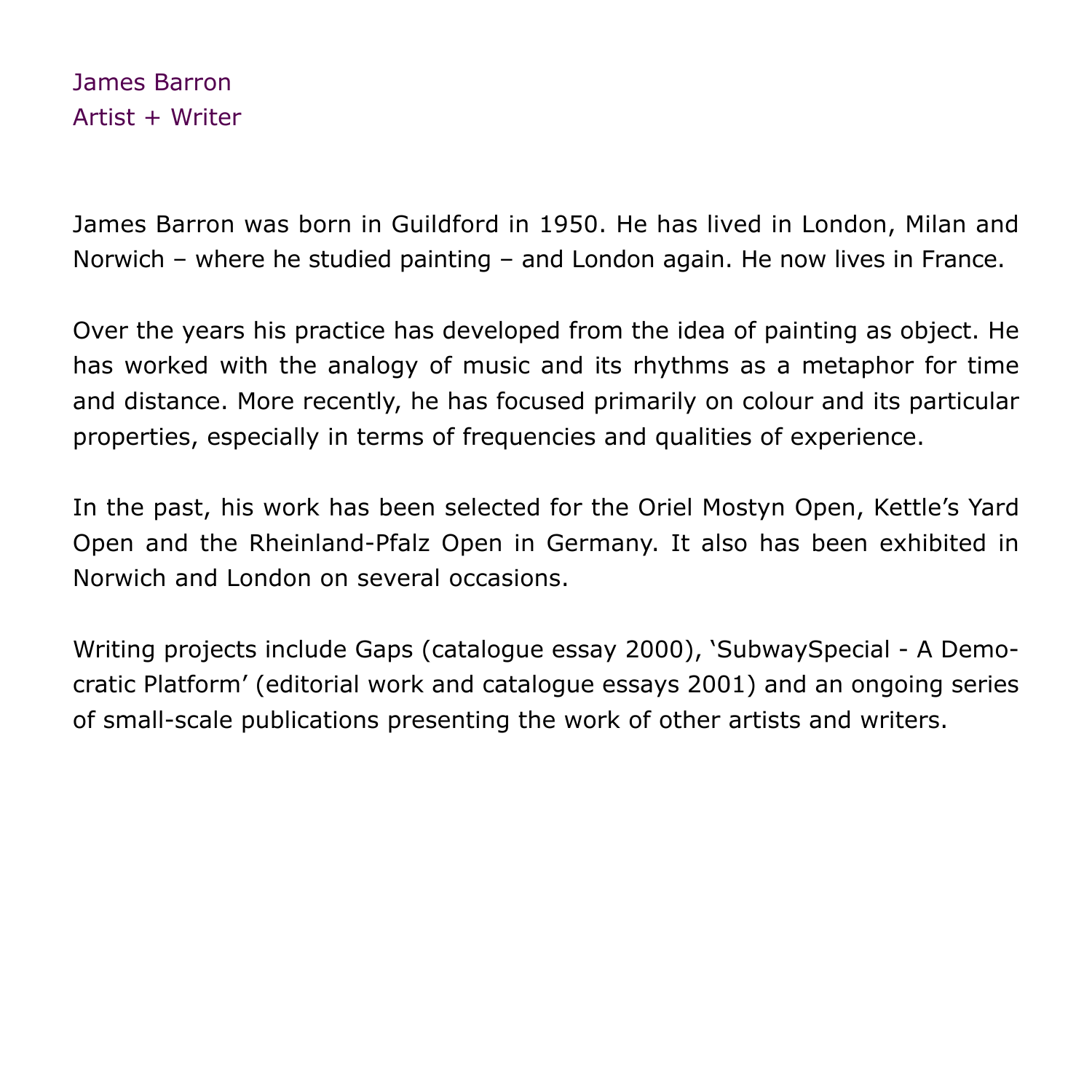#### Eric Butcher Artist + Lecturer in Fine Art, the Arts Institute at Bournemouth

Eric Butcher was born in Singapore in 1970. He studied Philosophy at Cambridge University 1990-1994 and an MA in Fine Art at Wimbledon School of Art 2000-2001. He currently lives and works in Oxfordshire and London.

He has exhibited extensively in the UK and internationally, and is currently represented in London by Vertigo. Recent shows include Carbon Candy, Vertigo, 2004, a solo show at the Bologna Art Fair, 2005, and a two-person show at the Frankfurt Art Fair, 2005. He also co-curated Definite Article at Vertigo, 2005, showing alongside Roger Ackling, Marc Vaux and Cathy Wade, which travels to Toomey-Tourell gallery, San Francisco, in March 2006.

Recent commissions include major installations for the Open University in Milton Keynes, Morley Fund Management, London and Discovery Dock East, Docklands, London.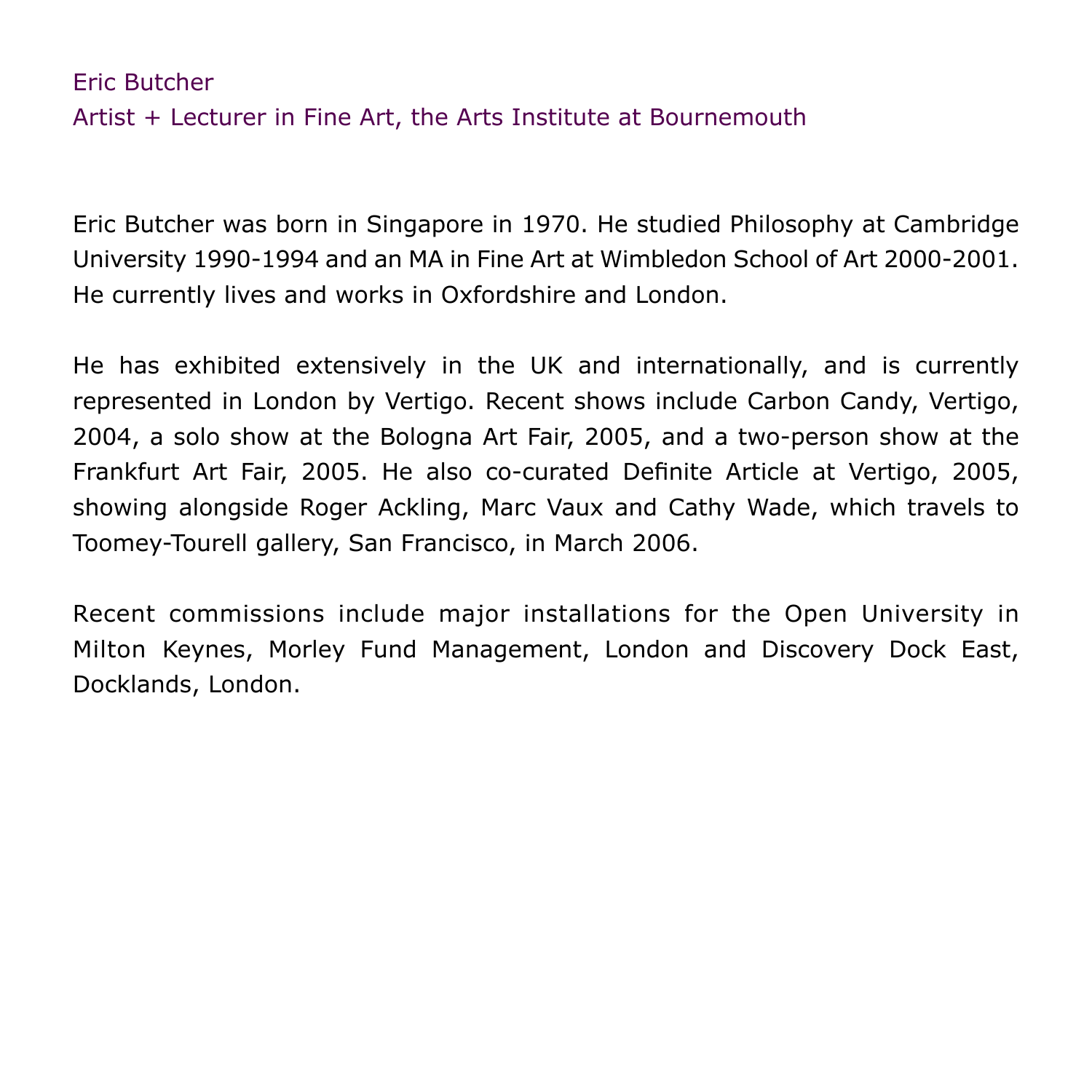#### Acknowledgements

Photographs copyright by the artist The copyright of the text (essay) resides with text  $+$  work

| Written by  | James Barron + Eric Butcher            |
|-------------|----------------------------------------|
| Edited by   | Violet McClean / vmcclean@aib.ac.uk    |
| Designed by | Sonja Stender / design@jazznoons.co.uk |

Thanks to Annie Poulin for her editorial imput + development of text

Published by text+work, The Arts Institute at Bournemouth

ISBN 0-901196-09-6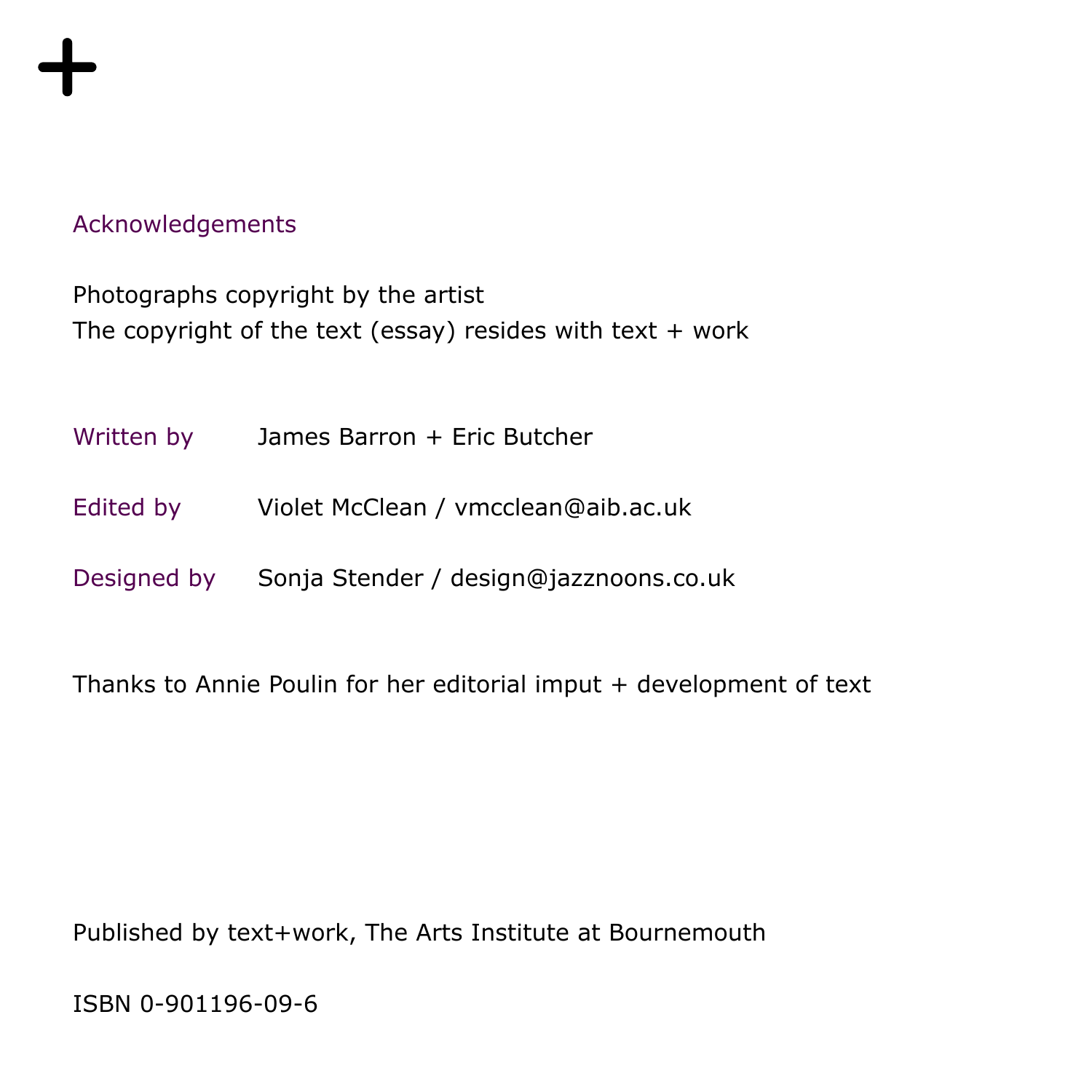